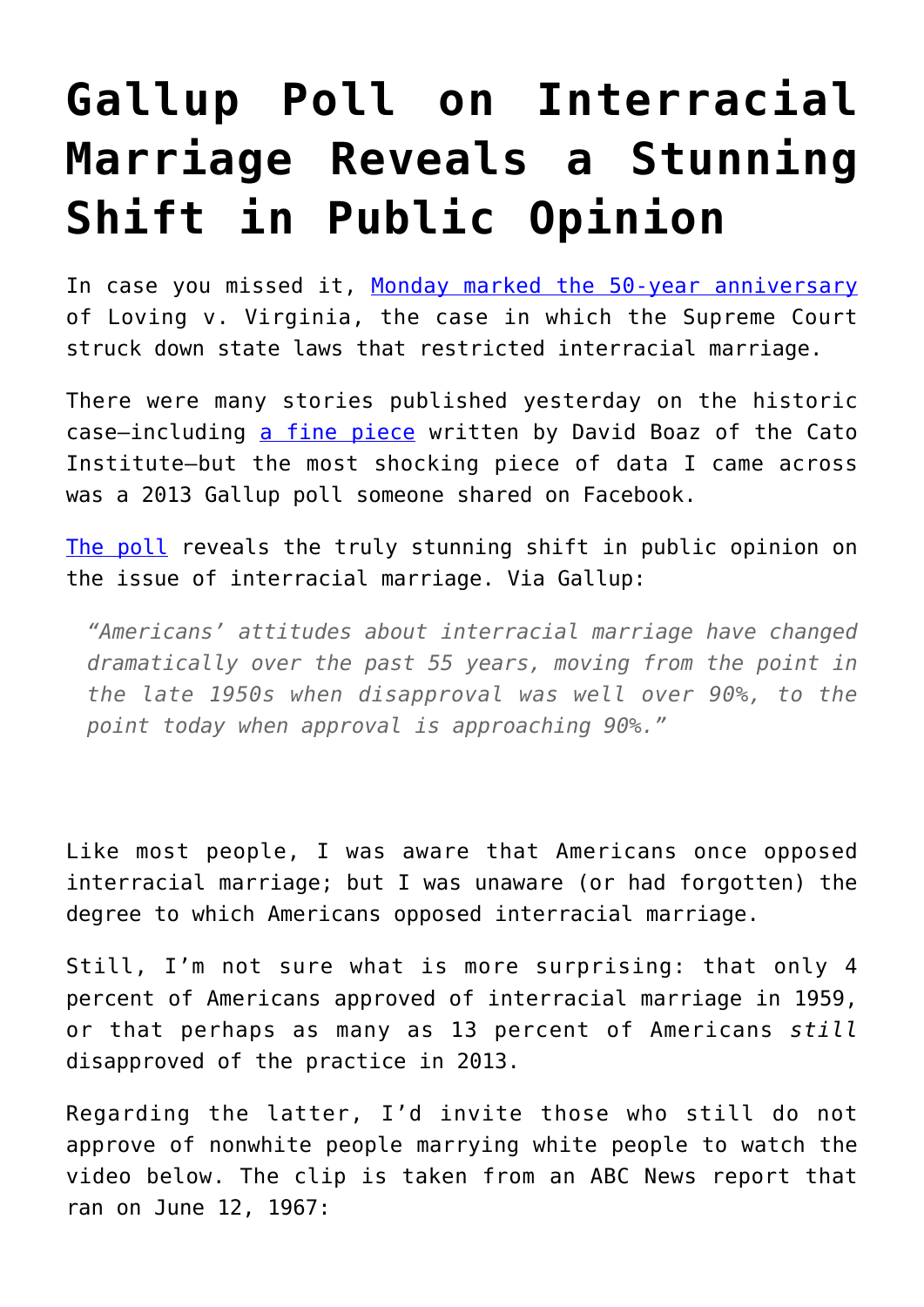In some ways, I suspect that the interracial marriage issue is a tricky one for constitutionalists who believe strongly in federalism. After all, one might believe Virginia's law was dumb or abhorrent but still be discomforted by the idea of the federal government imposing its will on an issue that was not clearly enumerated in the U.S. Constitution, and hence would not fall within the scope of federal power.

However, such logic shrinks when placed beside the testimony of Mildred Loving.

When one hears this sweet woman calmly describe being awakened by police with flashlights at 2 a.m. and then arrested—all for marrying the soft-spoken man beside her—constitutional bleats fall apart.

People of good conscience cannot help but feel there is something intrinsically wrong and pernicious in uniformed men dragging peaceful people out of their beds in the middle of the night and putting them in jail—just because a man married a woman he loved and had a family with her.

Does such logic help explain how gay marriage so quickly